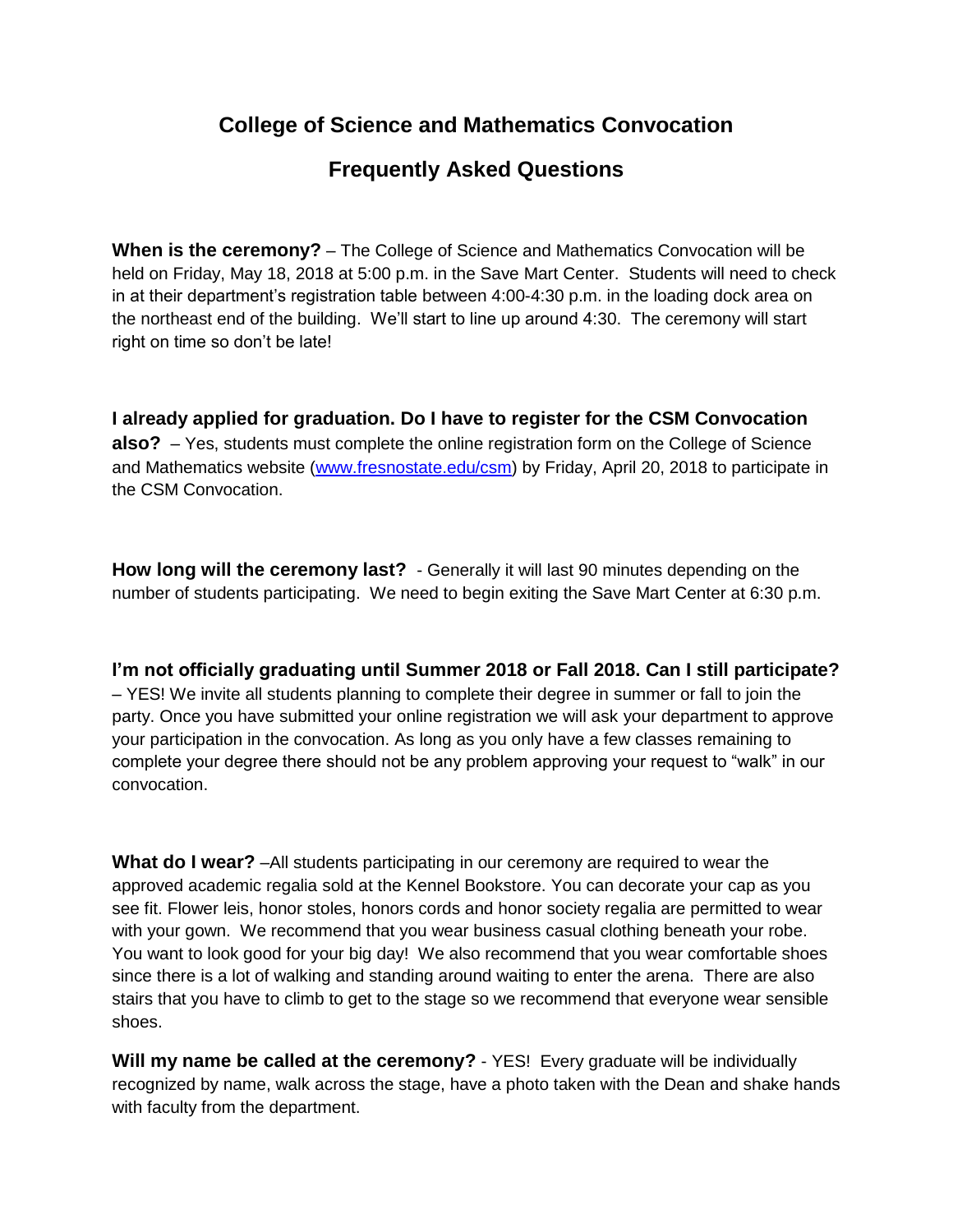**How will my parents know where I'm sitting on the arena floor?** - After registration is complete, we will email detailed instructions and the floor plan to students so their guests can sit on the correct side of the arena.

**Is there a limit on the number of guests I can bring?** - We can seat up to 12,000 people for our ceremony, so the more the merrier! We do not have a limit on the number of guests a graduate can bring. No tickets are required for entry. Please inform your guests that Save Mart Center does not allow balloons or strollers inside the venue.

**When should my guests arrive to get in to the Save Mart Center?** – The Save Mart Center has back-to-back ceremonies on Friday, May 18<sup>th</sup>. They will open the doors for our guests to enter the arena around 4:45 p.m. after the Jordan College of Agriculture is cleared from the arena. It really does not benefit anyone to get there early and wait outside in the hot sun. There will be plenty of seating.

**Will there be a party for graduating students?** - This year the College of Science and Mathematics will host a reception for their graduates on the lawn behind the Conley Art building prior to our convocation. Refreshments will be served beginning at 2:45 p.m. to 3:45 p.m. Faculty will be there and you are welcome to bring your family and friends. No tickets required.

**Can I sit with my friends at the ceremony?** - The graduate students who are being hooded have to be in a particular order so they cannot. The undergraduates are seated by department so as long as your friends have the same major as you the answer is yes. Your department staff will be assisting you when lining up and we'll do our best to let you sit with your friends.

**Can we take pictures during the ceremony?** – Grad Images will be taking professional photos at the ceremony. They ask that guests not interfere with their photographers by taking their own shots during the ceremony. You are welcome to take photos before and after the ceremony. No one other than the graduates and the CSM staff are allowed on the arena floor during the event.

**Where do we park? Will my guests need a parking pass?** - Parking will be relaxed on campus. You can park in any lot adjacent to the Save Mart Center. There will be traffic attendants there directing traffic. Please make sure you allow enough time to get to campus and park. There will be another ceremony directly before and after us so traffic will be congested. If you have elderly guests who cannot walk very far there will be a drop off location in the